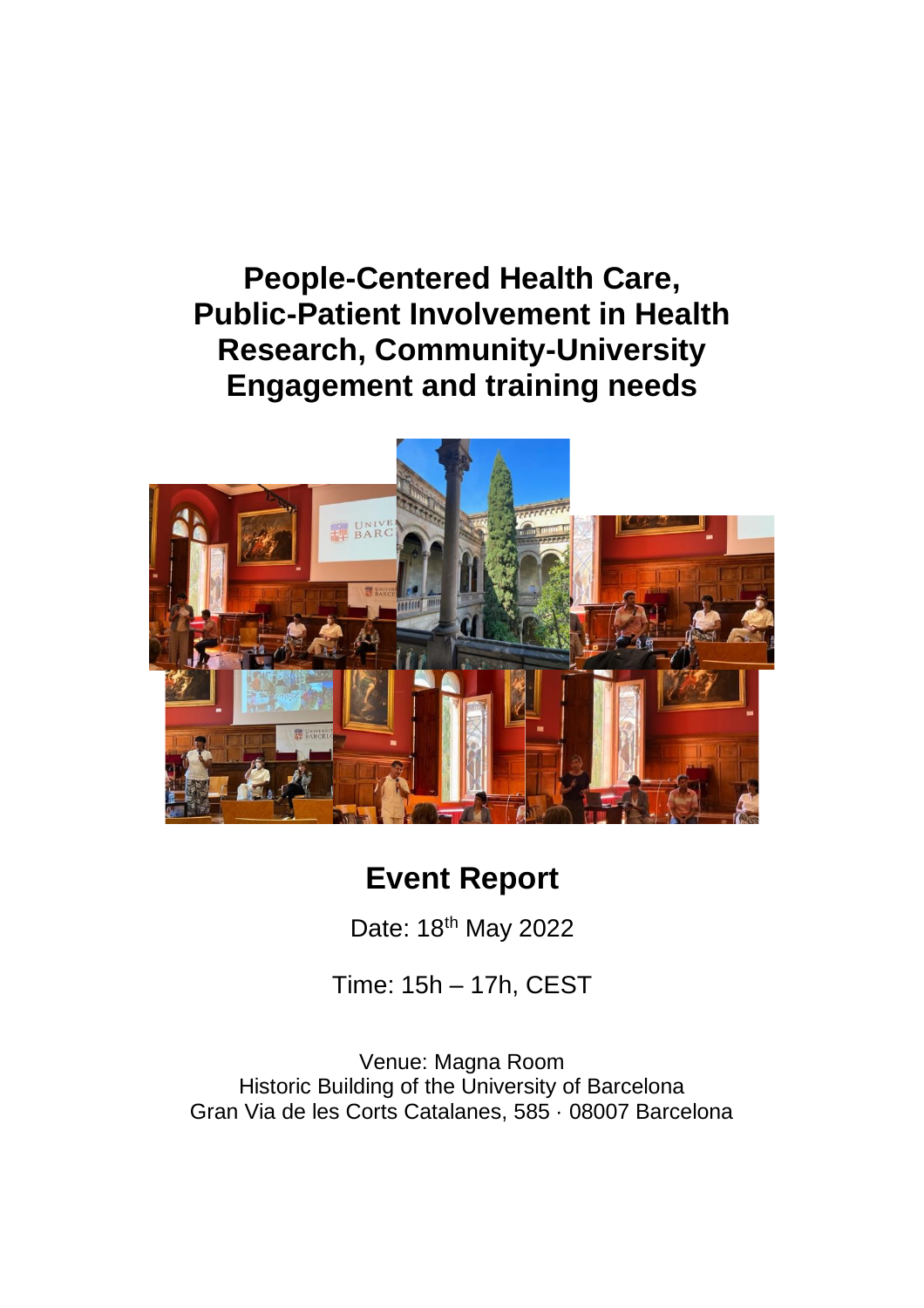







### **Context:**

From the healthcare perspective, a paradigm shift is taking place and call for **putting the values and priorities of patients first**. The concept of **Patient Experience** has become the third pillar of health care quality, in addition to effectiveness and safety. Therefore, understanding and giving priority to the **XPA is a mandatory action step to achieve patient involvement and peoplecentred collaborative healthcare**.

At the same time in the health research field, concepts like **Citizen Science or Public and Patient involvement in Health Research** are developing and gaining interest for many stakeholders. These concepts call for a **more open, collaborative and inclusive health research** in order to better respond to society and patient's problems and priorities. Opening up research processes to co create research priorities and projects through an active participation of all the direct stakeholders is a good way to achieve people-centred health research.

Healthcare and health research should not be two areas that work separately and should seek to provide feedback to each other.

This session was therefore articulated around the concept of "**Participation**" in both areas, and will address these different topics and questions:

- What role can play **universities in supporting a more active collaboration with their community**? What is and how has evolved the **concept of Community-University Engagement** these past decades?
- What is **XPA**? How to **evaluate and introduce XPA** within health care to respond to patients and caregivers' priorities and needs? How XPA can help undercover healthcare research priorities for patients?
- What is **Citizen Science / Public & Patient Involvement** in health research? How to **prioritize research according to civil society and patient's needs?** How to **opening up research processes** to make them more porous to society? What kind of **sciencesociety mechanisms** exist to operationalize these types of projects?
- **What legal frameworks could enhance these practices?** The design of the norms referring to the protection and well-being of patients should integrate participatory channels of dialogue beyond actual procedures. Is it necessary to guarantee specific participation of citizens, both collectively and individually? Is it necessary as well to collect their opinions regarding the improvement of the laws?
- What are the **training needs for all actors** to be able to work together in an effective way? how to integrate these into the teaching and research programs?

This session was organized in collaboration with the **UNESCO Chair for Community Based Participatory Research and Social Corporate Responsibility for Higher Education Institutions**. We therefore had the opportunity to learn from **international academics as well as local speakers** highlighting the work developed in the Clinic Public Health Corporation context.

This session was a unique opportunity to hear from **different experiences around of the world**, and **learn together about the benefits and impacts of participatory practices**, both in healthcare and in health research.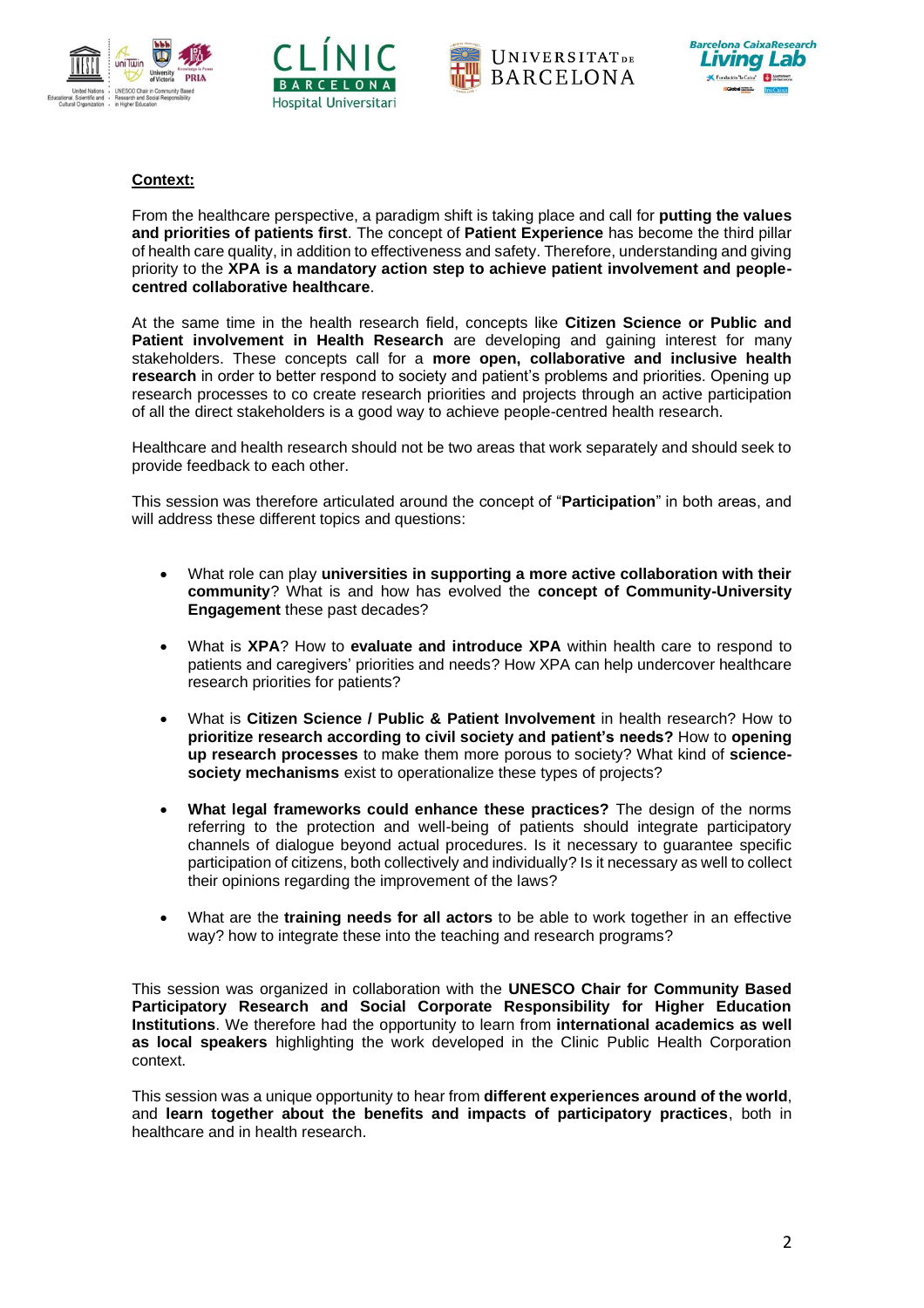







## **Panelist:**

Moderator of the session: Anne-Sophie Gresle, Senior Project Manager, Living Lab Hospital Clinic and Barcelona CaixaResearch Living Lab - Barcelona Institute for Global Health.

#### International Experiences

• Prof George Openjuru, Vice-Chancellor, Gulu University, Uganda.

Prof. Openjuru will give an overview of the development of the idea and the emergence of Community-University Engagement as a concept. He will give some background on how the concept has evolved over the past 30/50 years. He will also present what Gulu University is doing around Health and Community.

• Dr. Rene Oosthuizen, Academic lead, K4C Hub, Rhodes University, South Africa.

Dr. Oosthuizen will talk about their Community-University Engagement department, how they are organized and how they work, what policies in South Africa support their endeavors, and she will illustrate their work explaining what happened during the COVID pandemic, how they worked with the community and with different stakeholders.

• Dr. Alfonso Reyes Alvarado, the Vice Chancellor of the University of Ibague from Colombia

Dr. Alvarado will talk about how the University of Ibagué has engaged in a continuous community-based research process with undergraduate students to work with communities in small municipalities to tackle social problems in different domains, including health care.

## Local Experiences

• Dra. Montserrat Puig Llobet, Vice-Rector for Equality and Gender, Barcelona University.

Dra. Puig Llobet talked about the actions and activities that the University of Barcelona is developing under the SDGs framework, especially in regards with Health, Equity and Participation.

• Dr. Joan Escarrabill, LivingLab Director, Hospital Clinic of Barcelona.

Dr. Escarrabill talked about the concept of Patient Experience, and how the Hospital Clinic, through the work of its LivingLab, is evaluating and implementing patients' needs and priorities for a more people centered healthcare.

• Dr. Michela Bertero, Scientific Director IDIBAPS

Dr. Bertero talked about Open Science and Public & Stakeholder Involvement in biomedical research, in the framework of the European ORION Open Science project. What did we learn? What are we still missing in our context to further develop engagement practices?

• Dr. Elena Lauroba, Full Professor of Civil Law, Department of Private Law, Faculty of Law, Barcelona University.

Prof. Lauroba talked about if and how the design of the norms referring to the protection and wellbeing of patients should integrate participatory channels of dialogue beyond actual procedures.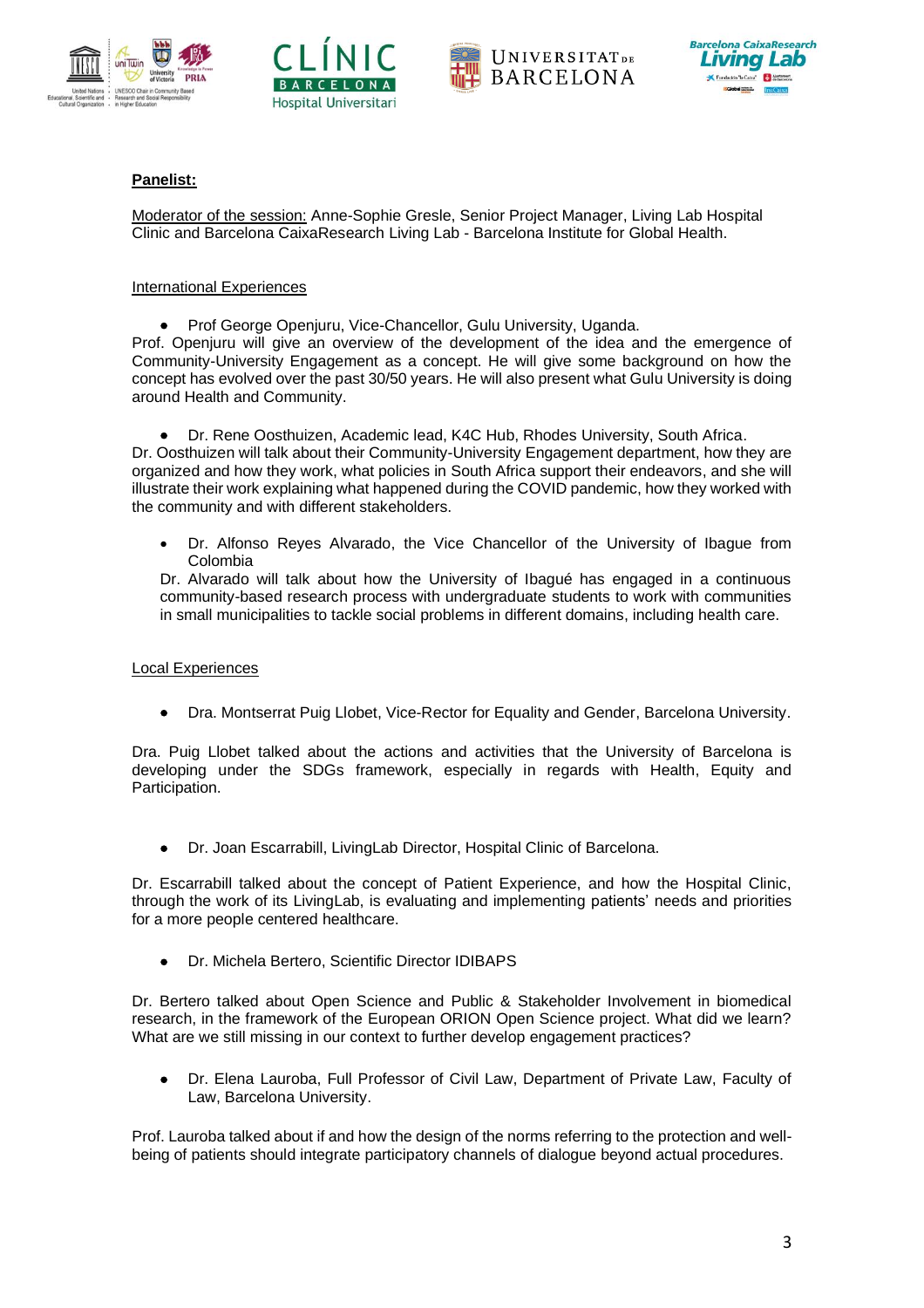







#### **This session was addressed to:**

- Health professionals
- Health researchers
- Project managers
- **Students**
- Policy makers
- Civil society organizations
- Patients and caregivers

Notes from the session:

As part of the UNESCO World Conference on Higher Education that took place this week in Barcelona, several experts working on the topic of Participation, applied in different settings such as in Public and Patient Involvement in healthcare and health research or in Community-Universities Engagement activities, held a panel to share their experiences and reflect on ways to enhance the participation of patients, citizens and communities in the field of health. The session offered a unique opportunity to learn how participatory practices in Universities, healthcare and health research are an opportunity to innovate, create social change and tackle complex problems with and for the society and the community.

Experiences of community engagement from Universities in Uganda, Colombia and South Africa showed that Universities, as actors embedded in the community, play a key role in sharing and co-creating knowledge, identifying and addressing the community needs, and creating connections for a transformative impact. "*There is a massive society movement in most towns in South Africa. Any problems or issues quickly gets to the University*" (Prof. Rene Oosthuizen, Rhodes University).

Public Involvement in healthcare and research also offers the opportunity to work out of the box, by integrating the perspectives of the patients, to identify new needs and approach them differently: "*A deliberative model based on participation is crucial to address the real world and complex problems that we may encounter at the Hospital*". (Dr. Joan Escarrabill, Barcelona Hospital Clínic).

Dr. Rene Oosthuizen spoke of institutionalising CUE at Rhodes University and the integral role of communities and Multi stakeholder partnership to find health solutions during COVID19. Dr. David Monk spoke of Gulu Hub and its foundations in social justice. CBPR is done wholistically in fields such as herbal medicine - elders come and share their recipes of knowledge. They also share ideas about preserving biodiversity. Dr. Alfonso Reyes Alvarado from Colombia spoke of how his university has become an institutional catalyst for local transformation. Through this personal growth of students, including local capacities of municipalities and social responsibility of university are ensured.

Citizen science and patient participation generate a growing interest in the scientific community, and there is a great need to make more visible this type of approach and most importantly its benefits. Paying attention to the needs of patients and of society is fundamental, to change perspectives and address the needs of the community to achieve a long-lasting and sustainable impacts.

The conference was organized in collaboration with the UNESCO Chair for Community Based Participatory Research and Social Corporate Responsibility for Higher Education Institutions